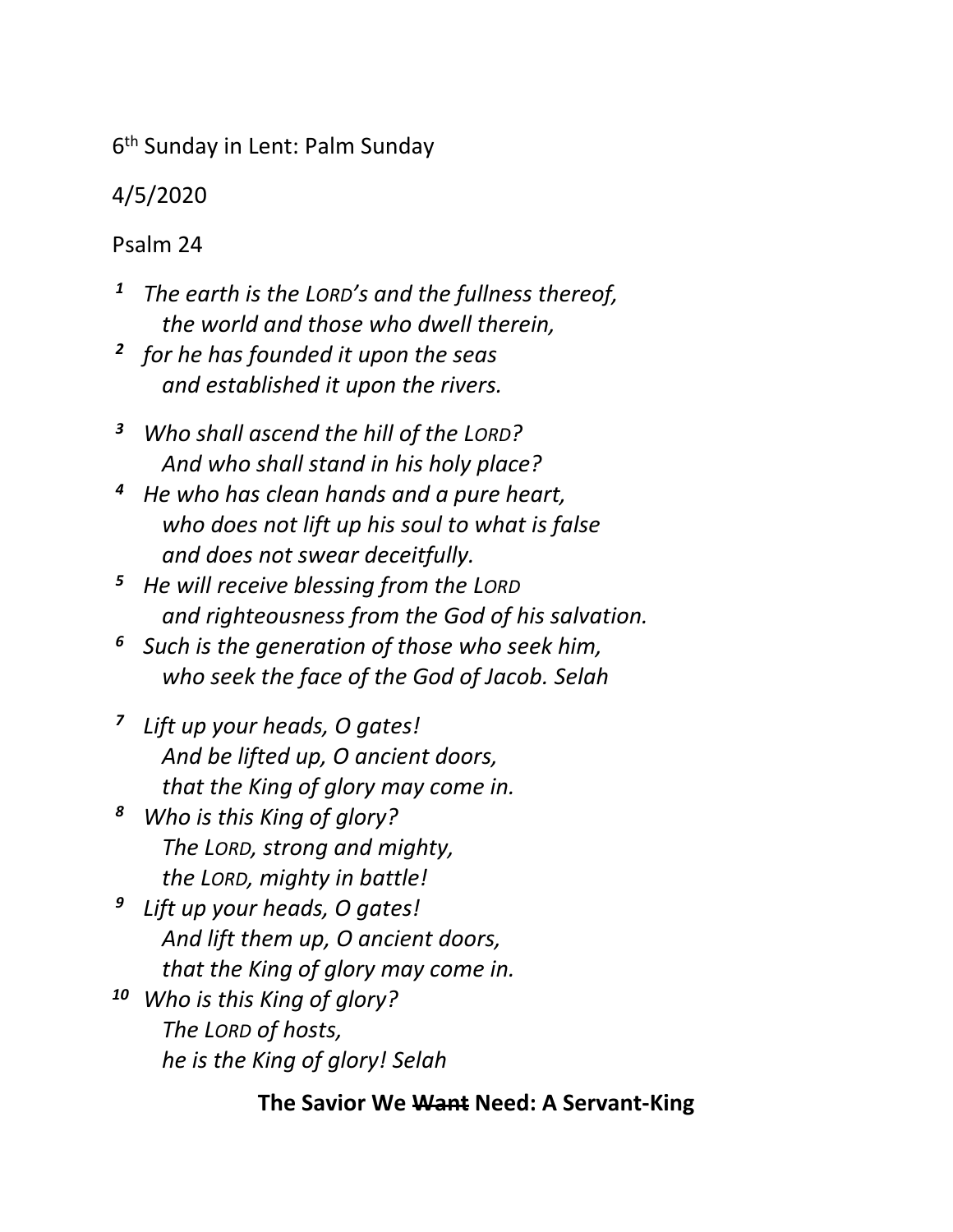All throughout the country right now, and maybe in your own homes, heads are hung low. I think of the business owner who has spent their entire life on their business. They have taken out loans. They have put in 80 hours a week for years. They have tried and failed and finally, when the economy was booming, they became truly profitable. Things were looking up! But then suddenly, everything grinds to a forcible stop. The business has to shut down.

The other day, I saw a video of a father returning home from his work at the hospital. His young son ran to him to hug his dad. The father had to quickly yell at his son to get him to stop so that he wouldn't hug him. The father had to yell at his son to not hug him. He hadn't washed yet. It wasn't safe. The father broke down by his front door because of this.

Then there are those families who are grieving. Thousands of families who are grieving. There are lot of heads facing down right now.

But, dear friends, lift up your heads. You still have joy and cause for singing. Your God is still working in you and at your side as his words fill up your heart. Lift up your heads and see the Savior we need: the Servant-King.

Our text today is our psalm, Psalm 24. This psalm has an interesting backstory. It's actually a psalm about a parade, which makes a lot of sense on Palm Sunday, when we celebrate the parade of Jesus entering into the city of Jerusalem to the cheers and adulation of thousands. Psalm 24 was written by another king, King David. And it all has to do with the ark of the covenant. Yes. That ark. That one that Indiana Jones chased after.

You see, the ark of the covenant has an interesting history behind it. We don't know what happened to it eventually. That is a subject for much debate. But it is interesting to study what happened to it in the Bible. Originally it was commissioned by God to be carried by the Israelites and in the holy of holies in the tabernacle. It was filled with manna and Aaron's budding staff and the tablets of stone. But it became a sort of good luck charm later on in Israel's history. The Israelites took it to the war front with the Philistines. They thought that by bringing it to the battlefield, that God would bless them with victory. God was not pleased. God did not grant them victory.

The ark was then captured and taken to Philistine lands. But it was God's ark. And it already had a home. A plague struck the first city. And then the next. And then the next. And each time the Philistines moved their spoils of war, God followed them with a curse. Until finally, the Philistines had enough of it. And they loaded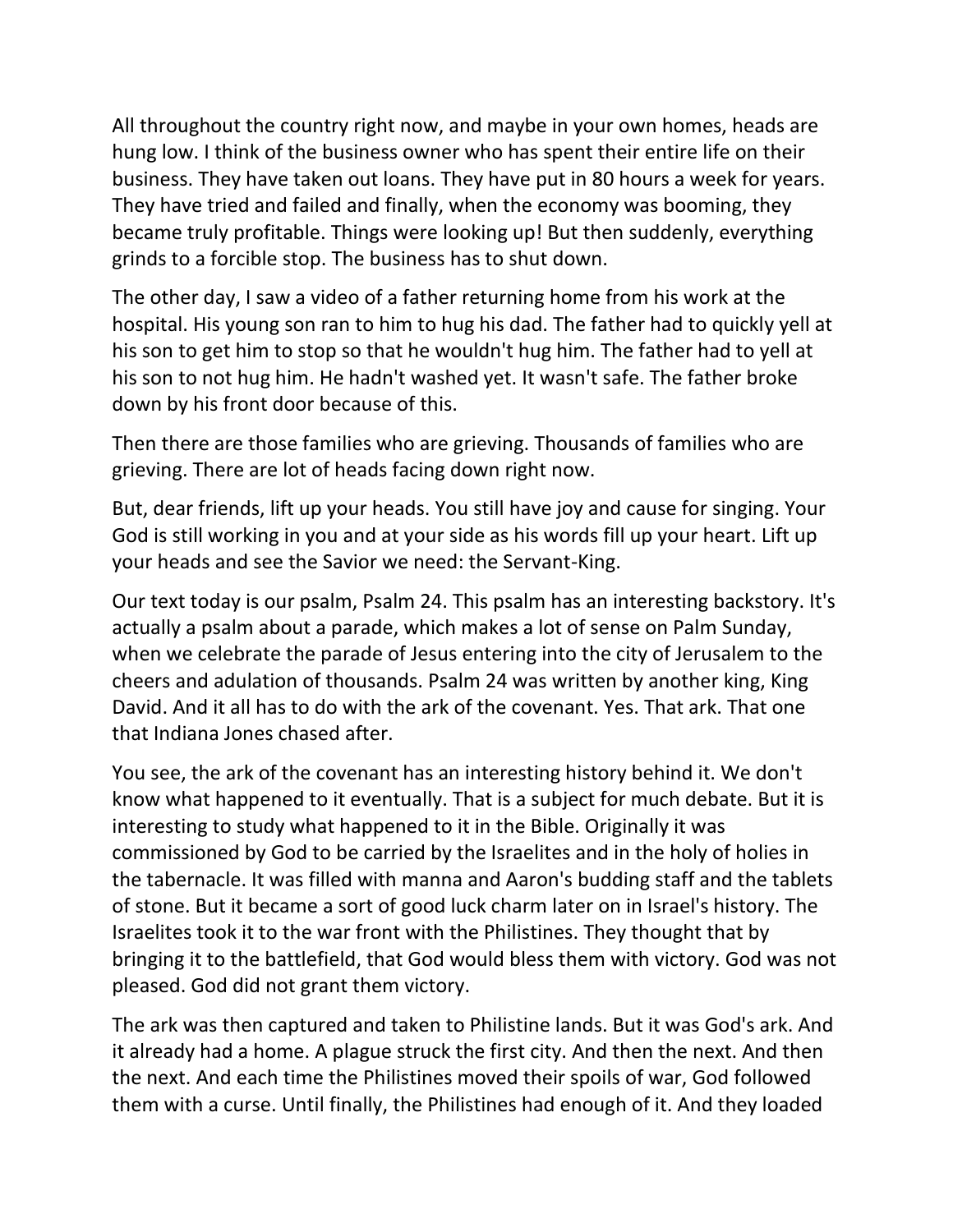up the ark on a wagon, pulled by two milk cows. And then watched in stunned silence as the cows pulled the ark unbidden and undirected to Israelite lands.

Years passed. Eventually David, the new king of Israel, a man after God's own heart, decided to bring that ark to Jerusalem, which Saul should have done years before. And then David the king, in a parade of thousands of people, brought the ark into Jerusalem. David himself was basically in his undergarments dancing in the streets, he was so happy that the ark was back. Yes, indeed, the whole city rejoiced.

Afterwards, David, filled with the Holy Spirit and the joy of this event, sat down and wrote Psalm 24.

But who is this psalm for? Whom does it celebrate? Is it a psalm recognizing David's excellence as the king? No. Was David riding on a victorious warhorse in that psalm and soaking up the spotlight of his citizens to celebrate his big win? No. David, the king, recognized that there was the King. David recognized that his own accomplishments meant very little before the King who is above every king.

David wrote, *"The earth is the Lord's and everything in it"* (Psalm 24:1). Who is like God? We are commanded to lift up our heads at his coming, but how dare we? Even in earthly throne rooms, people bow their heads, and avert their eyes, and pay homage to the king on the throne. How much more before the king who is above every king who reigns over it all who owns it all--from the smallest electron to the largest galaxy? How could we dare, as mere creatures, who struggle mightily with each other, lift up our heads in the presence of this king of glory?

Are your hands clean? Is your heart pure? Can you claim to have not one speck of guilt? Just a few months ago, all things were going well. Did we attribute those blessings to the giver and to him alone? Now that things have turned sour and there is so much unknown, where do we turn for help? In every situation, good or bad, we doubt God's love and kindness. Hope grows dim as if God were somehow unreliable. How dare we lift up our heads before God, the King, as if we had a right to be in his presence.

"Who may ascend the hill of the LORD? Who may stand in his holy place? He who has clean hands and a pure heart, who does not lift up his soul to an idol or swear by what is false" (Psalm 24:3)

The only one who fits this description is Jesus. Not you. Not me. Not even David. Rather, it's the one Zechariah prophesied who ride in not on a charging warhorse,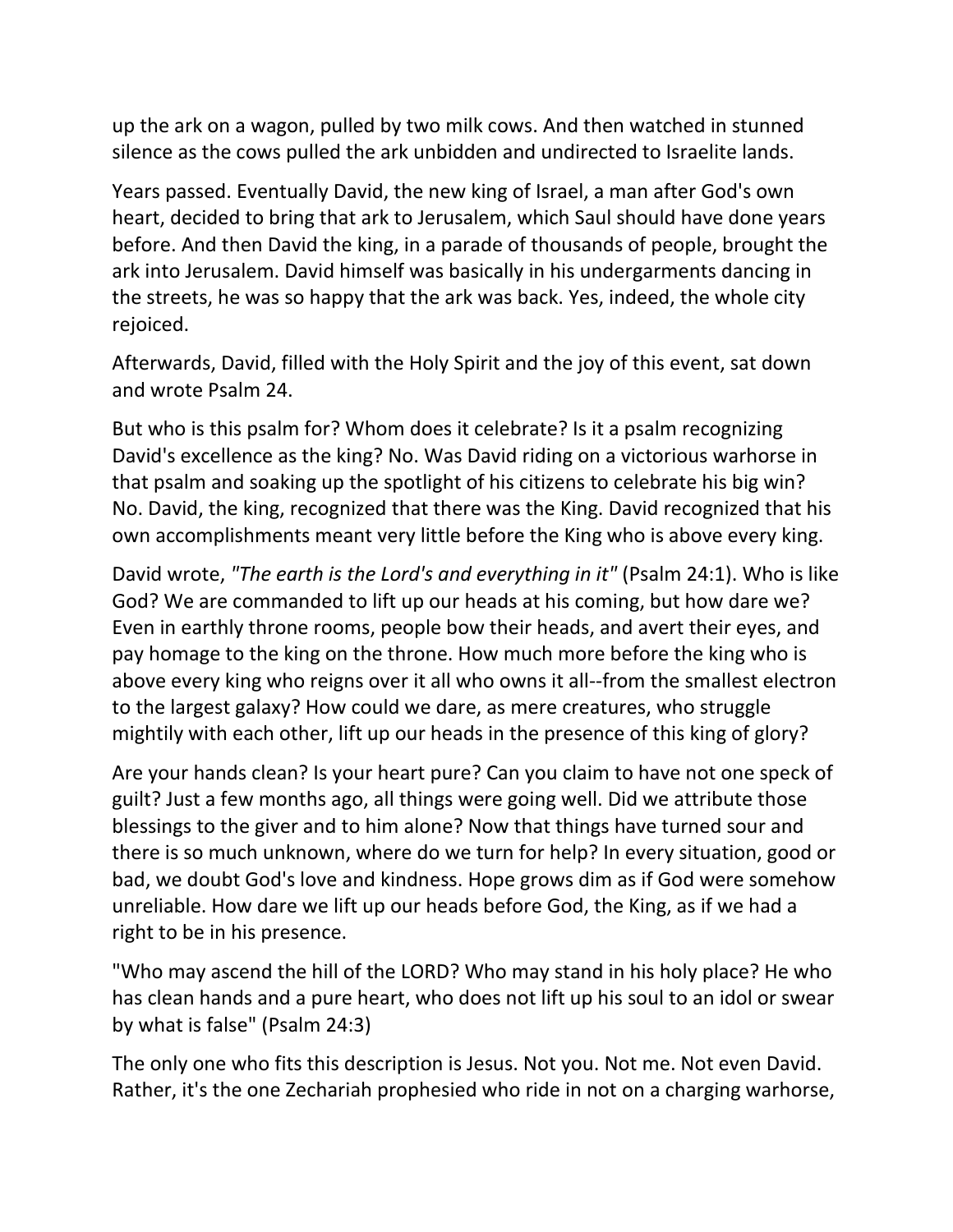but a meek donkey. The one who rode into Jerusalem to the praise and shouts and acclamation of men, knowing full well that it would be mere days before the cheers turned to jeers. The eternal Son of God, wrapped in our flesh and blood, come as a king, but ready to serve. Yes. He is the Savior we need. The King whom legions of angels obey and worship, but instead chose to wear our sin, our guilt, our shame, our filth. The King who rode to die for us.

How can we dare to lift up our heads and see the King of glory? Because he has cleaned us. Every one of my doubts has been paid for. Every struggle with sin has been wiped out. Every loveless word, every act of spurning those I should cherish, every time I trusted in the gift above the Giver, it has all of it been washed away from me thoroughly. I can wash my hands for hours, and there will still be a germ or two or ten thousand that populate these hands. But with Christ, his cleansing act of dying on the cross for me has wipe me so purely that God himself inspects me and says not guilty.

How dare we lift up our heads and see the King of glory? After what he has done for us, how can we not?

But how do we? Well consider Jesus and his words again. He said that he came to serve and not to be served. He came ready to die. He came with humility, wrapped in humility, not demanding that he be put on the throne of Israel, but willingly going to the cross. Consider what Paul said about Jesus in Philippians 2:7, *"he made himself nothing by taking the very nature of a servant,*" Jesus is the King over all kings, but he became the king under every king.

We lift up our heads to the king of glory today with the same attitude of humility. We approach his throne, not pretending that we are more than we are, or trying to bargain with him, or trying to claim equal terms with him. Rather, we come as beggars, knowing that we have nothing to offer.

Do you see now why David was so thrilled at the return of the ark of the covenant? David was the king of Israel now and yet, he danced like a fool in the streets. His own wife was upset with him, telling him that kings shouldn't act like that especially before servants. David responded to her, "I will celebrate before the LORD. I will make myself yet more contemptible than this, and I will be abased in your eyes. But by the [servants] of whom you have spoken, by them I shall be held in honor" (2 Sa 6:21–22). For the King of kings, David would act like a servant, for that King of kings has been a servant to all mankind.